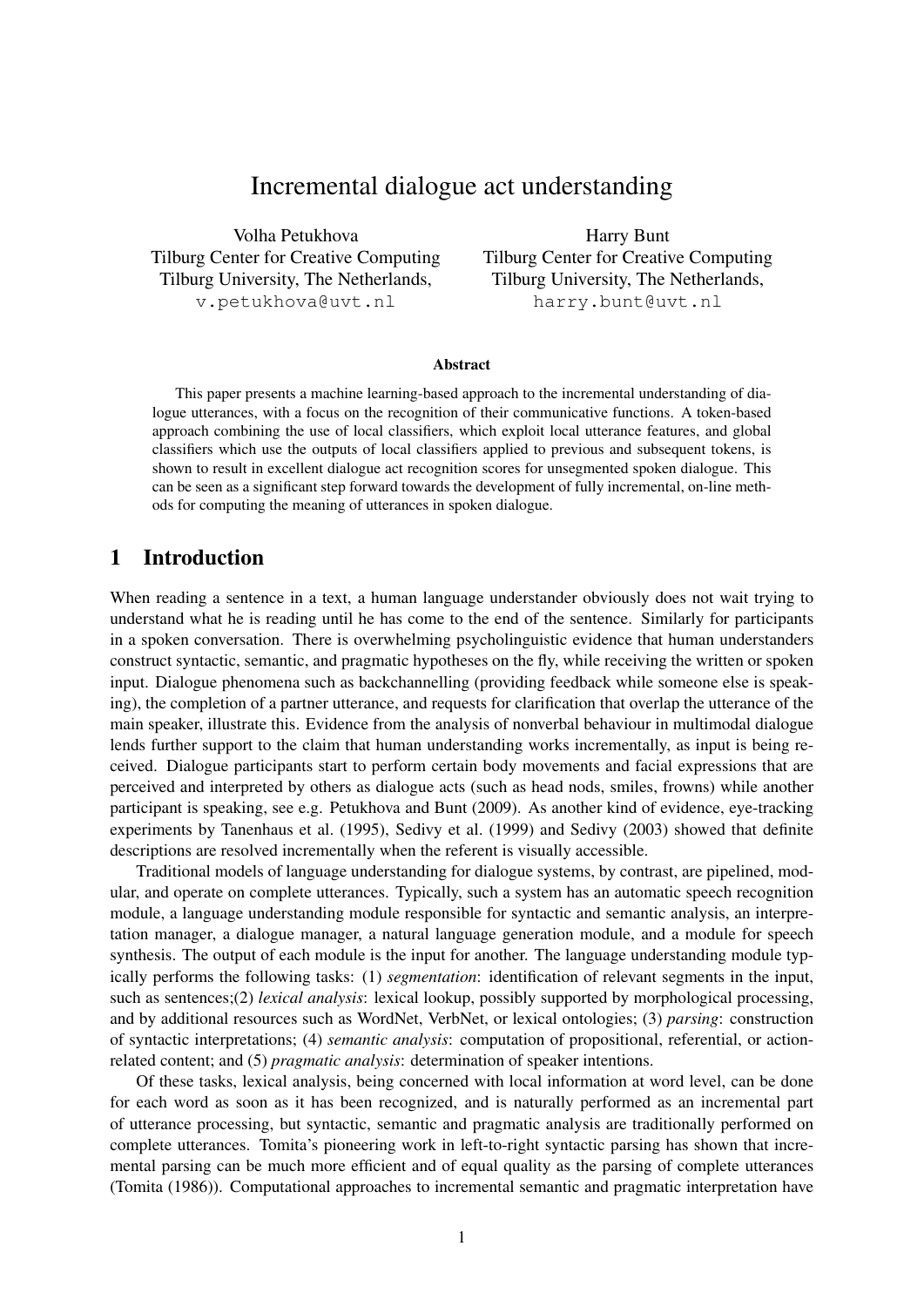been less successful (see e.g. Haddock (1989); Milward and Cooper (2009)), but work in computational semantics on the design of underspecified representation formalisms has shown that such formalisms, developed originally for the underspecified representation of quantifier scopes, can also be applied in situations where incomplete input information is available (see e.g. Bos (2002); Bunt (2007), Hobbs (1985), Pinkal (1999)) and as such hold a promise for incremental semantic interpretation.

Pragmatic interpretation, in particular the recognition of a speaker's intentions in incoming dialogue utterances, is another major aspect of language understanding for dialogue systems. Computational modelling of dialogue behaviour in terms of dialogue acts aims to capture speaker intentions in the communicative functions of dialogue acts, and offers an effective integration with semantic content analysis through the information state update approach (Poesio and Traum (1998)). In this approach, a dialogue act is viewed as having as its main components a communicative function and a semantic content, where the semantic content is the referential, propositional, or action-related information that the dialogue act addresses, and the communicative function defines how an understander's information state is to be updated with that information.

Evaluation of a non-incremental dialogue system and its incremental counterpart reported in Aist et al. (2007) showed that the latter is faster overall than the former due to the incorporation of pragmatic information in early stages of the understanding process. Since users formulate utterances incrementally, partial utterances may be available for a substantial amount of time and may be interpreted by the system. An incremental interpretation strategy may allow the system to respond more quickly, by minimizing the delay between the time the user finishes and the time the utterance is interpreted DeVault and Stone (2003).

This suggests that a dialogue system performance may benefit from reliable partial processing of input. This paper is concerned with the automatic recognition of dialogue acts based on partially available input and shows that in order to arrive at the best output prediction two different classification strategies are needed: (1) local classification that is based on features observed in dialogue behaviour and that can be extracted from the annotated data; and (2) global classification that takes the locally predicted context into account.

This paper is structured as follows. In Section 2 we will outline performed experiments describing the data, tagset, features, algorithms and evaluation metrics that have been used. Section 3 reports on the experimental results, applying a variety of machine learning techniques and feature selection algorithms, to asses the automatic recognition and classification of dialogue acts using simultaneous incremental segmentation and dialogue act classification. In Section 4 we discuss strategies in management and correction of the output of local classifies. Section 5 concludes.

## 2 Incremental understanding experiments

#### 2.1 Related work

Nakano et al. (Nakano et al. (1999)) proposed a method for the incremental understanding of utterances whose boundaries are not known. The *Incremental Sentence Sequence Search* (ISSS) algorithm finds plausible boundaries of utterances, called significant utterances (SUs), which can be a full sentence or a subsentential phrase, such as a noun phrase or a verb phrase. Any phrase that can change the belief state is defined as a SU. In this sense an SU corresponds more or less with what we call a 'functional segment', which is defined as a minimal stretch of behaviour that has a communicative function (see Bunt et al. (2010)). ISSS maintains multiple possible belief states, and updates these each time a word hypothesis is input. The ISSS approach does not deal with the multifunctionality of segments, however, and does not allow segments to overlap.

Lendvai and Geertzen (Lendvai and Geertzen (2007)) proposed *token-based* dialogue act segmentation and classification, which was worked out in more detail in Geertzen (2009). This approach takes dialogue data that is not segmented into syntactic or semantic units, but operates on the transcribed speech as a stream of words and other vocal signs (e.g. laughs), including disfluent elements (e.g. abandoned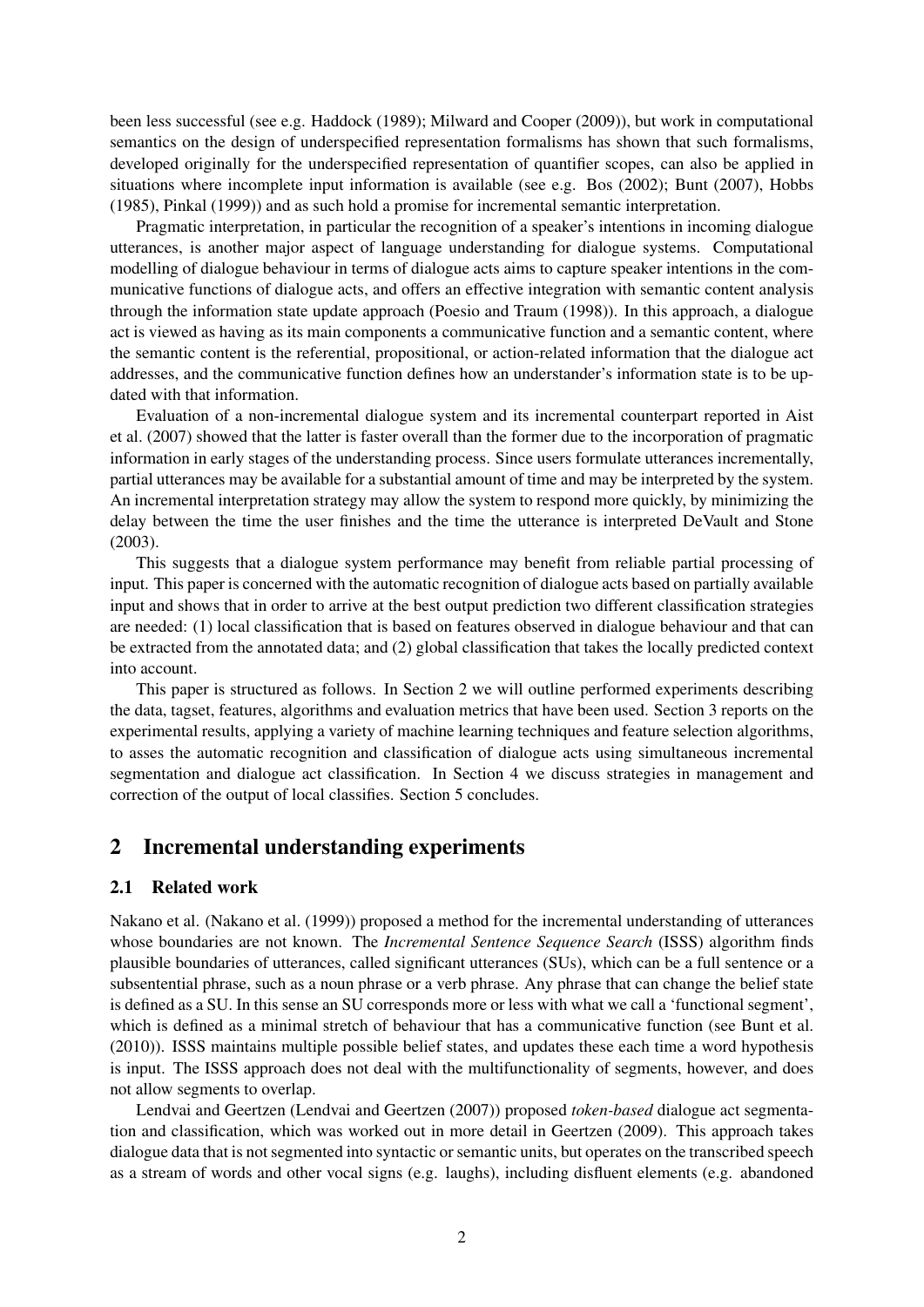| Dimension                               | Frequency | General-purpose function     | Frequency |
|-----------------------------------------|-----------|------------------------------|-----------|
| Task                                    | 31.8      | <b>PropositionalQuestion</b> | 5.8       |
| Auto-Feedback                           | 20.5      | <b>Set Question</b>          | 2.3       |
| Allo-Feedback                           | 0.7       | <b>Check Question</b>        | 3.3       |
| Turn Management                         | 50.2      | Propositional Answer         | 9.8       |
| Social Obligation Management            | 0.5       | <b>Set Answer</b>            | 3.9       |
| Discourse Structuring                   | 2.8       | Inform                       | 11.7      |
| <b>Own Communication Management</b>     | 10.3      | InformRhetorical             | 21.9      |
| Time Management                         | 26.7      | Instruct                     | 0.3       |
| <b>Partner Communication Management</b> | 0.3       | Suggest                      | 10.1      |
| <b>Contact Management</b>               | 0.1       | Request                      | 5.6       |

Table 1: *Distribution of functional tags across dimensions and general-purpose functions for the AMI corpus (in %).*

or interrupted words). Segmentation and classification of dialogue acts are performed simultaneously in one step. Geertzen (2009) reports on classifier performance on this task for the DIAMOND data<sup>1</sup> using  $DIT^{++}$  labels. The success scores in terms of F-scores range from 47.7 to 81.7. It was shown that performing segmentation and classification together results in better segmentation, but affects the dialogue act classification negatively.

The incremental dialogue act recognition system proposed here takes the token-based approach for building classifiers for the recognition (segmentation and classification) of multiple dialogue acts for each input token, and adopts the ISSS idea for information-state updates based on partial input interpretation.

### 2.2 Tagset

The data selected for the experiments was annotated with the  $DIT^{++}$  tagset Release 4<sup>2</sup>. The DIT taxonomy distinguishes 10 dimensions, addressing information about: the domain or task (*Task*), feedback on communicative behaviour of the speaker (*Auto-feedback*) or other interlocutors (*Allo-feedback*), managing difficulties in the speaker's contributions (*Own-Communication Management*) or those of other interlocutors (*Partner Communication Management*), the speaker's need for time to continue the dialogue (*Time Management*), establishing and maintaining contact (*Contact Management*), about who should have the next turn (*Turn Management*), the way the speaker is planning to structure the dialogue, introducing, changing or closing a topic (*Dialogue Structuring*), and conditions that trigger dialogue acts by social convention (*Social Obligations Management*), see Table 1.

For each dimension, at most one communicative function can be assigned, which is either a function that can occur in this dimension alone (a *dimension-specific* (DS) function) or a function that can occur in any dimension (a *general-purpose* (GP) function). Dialogue acts with a DS communicative function are always concerned with a particular type of information, such as a Turn Grabbing act, which is concerned with the allocation of the speaker role, or a Stalling act, which is concerned with the timing of utterance production. GP functions, by contrast, are not specifically related to any dimension in particular, e.g. one can ask a question about any type of semantic content, provide an answer about any type of content, or request the performance of any type of action (such as *Could you please close the door* or *Could you please repeat that*). These communicative functions include Question, Answer, Request, Offer, Inform, and many other familiar core speech acts.

The tagset used in these studies contains 38 dimension-specific functions and 44 general-purpose functions. A tag consists either of a pair consisting of a communicative function  $(CF)$  and the addressed dimension  $(D)$ .

<sup>&</sup>lt;sup>1</sup>For more information see Geertzen,J., Girard,Y., and Morante,R. 2004. The DIAMOND project. Poster at the 8th Workshop on the Semantics and Pragmatics of Dialogue (CATALOG 2004).

<sup>&</sup>lt;sup>2</sup> For more information about the tagset and the dimensions that are identified, please visit:http://dit.uvt.nl/ or see Bunt (2009).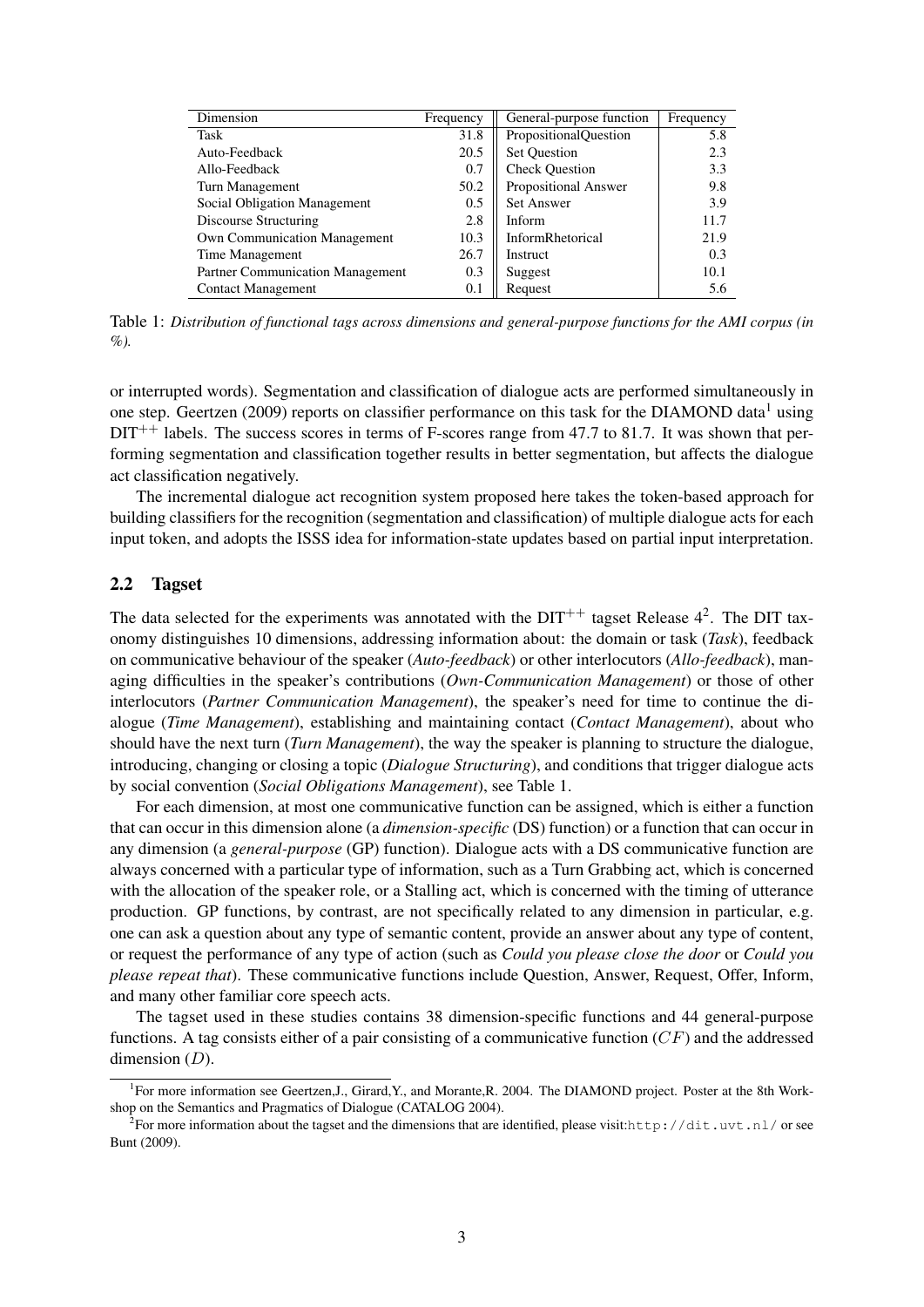| Speaker | Token    | Task   | Auto-F.     | Allo-F. | TurnM.    | TimeM. | ContactM. | DS | <b>OCM</b> | <b>PCM</b> | SOM |
|---------|----------|--------|-------------|---------|-----------|--------|-----------|----|------------|------------|-----|
| B       | it       | B:inf  | $\Omega$    |         | O         | Ω      | $\lq$     | O  | O          | O          | O   |
| B       | has      | I:inf  |             |         |           |        |           | O  | О          | ( )        | O   |
| B       | to       | I:inf  |             |         |           |        |           | О  | O          |            | റ   |
| B       | look     | I:inf  |             |         |           |        |           | О  | O          |            |     |
| B       | you      |        | $\Omega$    | B:check |           |        |           | Ω  | Ω          |            |     |
| B       | know     |        | $\Omega$    | E:check |           |        |           | Ω  | Ω          | ( )        | ∩   |
| B       | cool     | I:inf  |             |         |           |        |           | О  | Ω          | ∩          | ∩   |
| D       | mmhmm    | O      | BE:positive |         |           |        |           | Ω  | റ          | ∩          | ∩   |
| B       | and      | I:inf  |             |         | BE:t_keep |        |           | О  | O          |            |     |
| B       | gimmicky | E: inf | $\Omega$    |         |           |        |           | Ω  | Ω          |            |     |

Figure 1: *Segment boundaries and dialogue act label encoding in different dimensions.*

### 2.3 Features and data encoding

In the recognition experiments we used data from the AMI meeting corpus<sup>3</sup>. For training we used three annotated AMI meetings that contain 17,335 tokens forming 3,897 functional segments. The distribution of functional tags across dimensions is given in Table 1.

Features extracted from the data considered here relate to *dialogue history*: functional tags of the 10 previous turns; *timing*: token *duration* and *floor-transfer offset*<sup>4</sup> computed in milliseconds; *prosody*: minimum, maximum, mean, and standard deviation for pitch (F0 in Hz), energy (RMS), voicing (fraction of locally unvoiced frames and number of voice breaks) and speaking rate (number of syllables per second)<sup>5</sup>; and *lexical information*: token occurrence, bi- and trigram of those tokens. In total, 1,668 features are used for the AMI data.

To be able to identify segment boundaries, we assign to each token its communicative function label and indicate whether a token starts a segment (B), is inside a segment (I), ends a segment (E), is outside a segment (O), or forms a functional segment on its own (BE). Thus, the class labels consist of a segmentation prefix (IBOE) and a communicative function label, see example in Figure 1.

#### 2.4 Classifiers and evaluation metrics

A wide variety of machine-learning techniques has been used for NLP tasks with various instantiations of feature sets and target class encodings. For dialogue processing, it is still an open issue which techniques are the most suitable for which task. We used two different types of classifiers to test their performance on our dialogue data: a probabilistic one and a rule inducer.

As a probabilistic classifier we used *Bayes Nets*. This classifier estimates probabilities rather than produce predictions, which is often more useful because this allows us to rank predictions. Bayes Nets estimate the conditional probability distribution on the values of the class attributes given the values of the other attributes.

As a rule induction algorithm we chose *Ripper* (Cohen (1995)). The advantage of a rule inducer is that the regularities discovered in the data are represented as human-readable rules.

The results of all experiments were obtained using 10-fold cross-validation.<sup>7</sup> As a baseline it is common practice to use the majority class tag, but for our data sets such a baseline is not very useful because of the relatively low frequencies of the tags in some dimensions. Instead, we use a baseline

<sup>&</sup>lt;sup>3</sup>The Augmented Multi-party Interaction meeting corpus consists of multimodal task-oriented human-human multi-party dialogues in English, for more information visit (http://www.amiproject.org/

<sup>&</sup>lt;sup>4</sup>Difference between the time that a turn starts and the moment the previous turn ends.

 $5$ These features were computed using the PRAAT tool $6$ . We examined both raw and normalized versions of these features. Speaker-normalized features were obtained by computing z-scores  $(z = (X-mean)/standard deviation)$  for the feature, where mean and standard deviation were calculated from all functional segments produced by the same speaker in the dialogues. We also used normalizations by first speaker turn and by previous speaker turn.

 $^{7}$ In order to reduce the effect of imbalances in the data, it is partitioned ten times. Each time a different 10% of the data is used as test set and the remaining 90% as training set. The procedure is repeated ten times so that in the end, every instance has been used exactly once for testing and the scores are averaged. The cross-validation was stratified, i.e. the 10 folds contained approximately the same proportions of instances with relevant tags as in the entire dataset.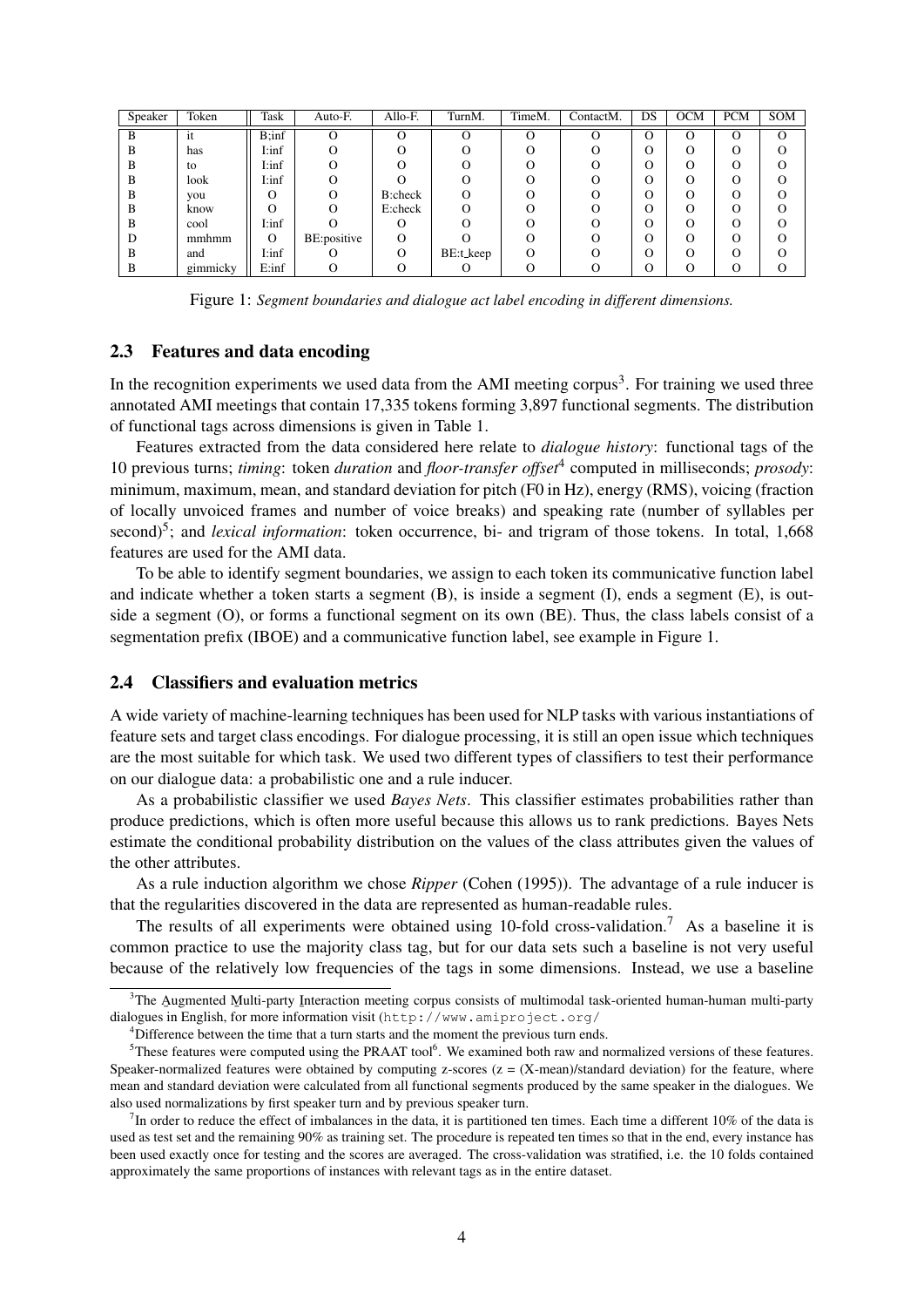that is based on a single feature, namely, the tag of the previous dialogue utterance (see Lendvai et al.  $(2003))$ .

Several metrics have been proposed for the evaluation of a classifier's performance: error metrics and performance metrics. The word-based error rate metric, introduced in Ang et al. (2005), measures the percentage of words that were placed in a segment perfectly identical to that in the reference. The dialogue act based metric (DER) was proposed in Zimmermann et al. (2005). In this metric a word is considered to be correctly classified if and only if it has been assigned the correct dialogue act type and it lies in exactly the same segment as the corresponding word of the reference. We will use the combined  $DRE_{sc}$  error metric to evaluate joint segmentation (s) and classification (c):

$$
DER_{sc} = \frac{Tokens\ with\ wrong\ boundaries\ and/or\ function\ class}{total\ number\ of\ tokens} \times 100
$$

To assess the quality of classification results, the standard F-score metric is used, which represents the balance between precision and recall.

### 3 Classification results

Dialogue utterances are often multifunctional, having a function in more than one dimension (see e.g. Bunt (2010)). This makes dialogue act recognition a complex task. Splitting up the output structure may make the task more manageable; for instance, a popular strategy is to split a multi-class learning task into several binary learning tasks. Sometimes, however, learning of multiple classes allows a learning algorithm to exploit the interactions among classes. We will combine these two strategies. We have built in total 64 classifiers for dialogue act recognition for the AMI data. Some of the tasks were defined as binary ones, e.g. the dimension recognition task, others are multi-class learning tasks.

We first trained classifiers to recognize the boundaries of a segment and its communicative functions (joint multi-class learning task) per dimension, see Table 2.

|                                         | BL          |            | <b>BayesNet</b> |            |         | Ripper     |
|-----------------------------------------|-------------|------------|-----------------|------------|---------|------------|
| Dimensions                              | $F_{\rm 1}$ | $DER_{sc}$ | $\mathbb{F}_1$  | $DER_{sc}$ | $F_{1}$ | $DER_{sc}$ |
| Task                                    | 32.7        | 51.2       | 52.1            | 48.7       | 66.7    | 42.6       |
| Auto-Feedback                           | 43.2        | 84.4       | 62.7            | 33.9       | 60.1    | 45.6       |
| Allo-Feedback                           | 70.2        | 59.5       | 73.7            | 35.1       | 71.3    | 49.1       |
| Turn Management: initial                | 34.2        | 95.2       | 57.0            | 58.4       | 54.3    | 81.3       |
| Turn Management: close                  | 33.3        | 92.7       | 54.2            | 46.9       | 49.3    | 87.3       |
| Time Management                         | 43.7        | 96.5       | 64.5            | 46.1       | 61.4    | 53.1       |
| Discourse Structuring                   | 41.2        | 35.1       | 72.7            | 19.9       | 50.2    | 30.9       |
| <b>Contact Management</b>               | 59.9        | 53.2       | 71.4            | 49.9       | 83.3    | 37.2       |
| <b>Own Communication Management</b>     | 36.5        | 87.9       | 68.3            | 51.3       | 58.3    | 76.8       |
| <b>Partner Communication Management</b> | 49.5        | 59.0       | 58.5            | 45.5       | 51.4    | 58.7       |
| Social Obligation Management            | 34.5        | 47.5       | 86.5            | 35.9       | 83.3    | 44.3       |

Table 2: Overview of F-scores and  $DER_{sc}$  for the baseline (BL) and the classifiers for joint segmentation and classification for each  $DT$ <sup>++</sup> dimension, for the data of the AMI corpus.

The results show that both classifiers outperform the baseline by a broad margin. The Bayes Nets classifier marginally outperforms the Ripper rule inducer, but shows no significant differences in overall performance. Though the results obtained are quite encouraging, the performance on the joint segmentation and classification task does not outperforms the two-step segmentation and classification task reported in Geertzen et al. (2007). There is a drop in F-scores compared to the results reported by Geertzen et al. (2007), which is explained by the fact that recall was quite low. This means that the classifiers missed a lot of relevant cases. Looking more closely at the predictions made by the classifiers, we noticed that beginnings and endings of many segments were not found. For example, the beginnings of Set Questions are identified with perfect precision (100%), but about 60% of the segment beginnings were not found. The reason that the classifiers still show a reasonable performance is that most tokens occur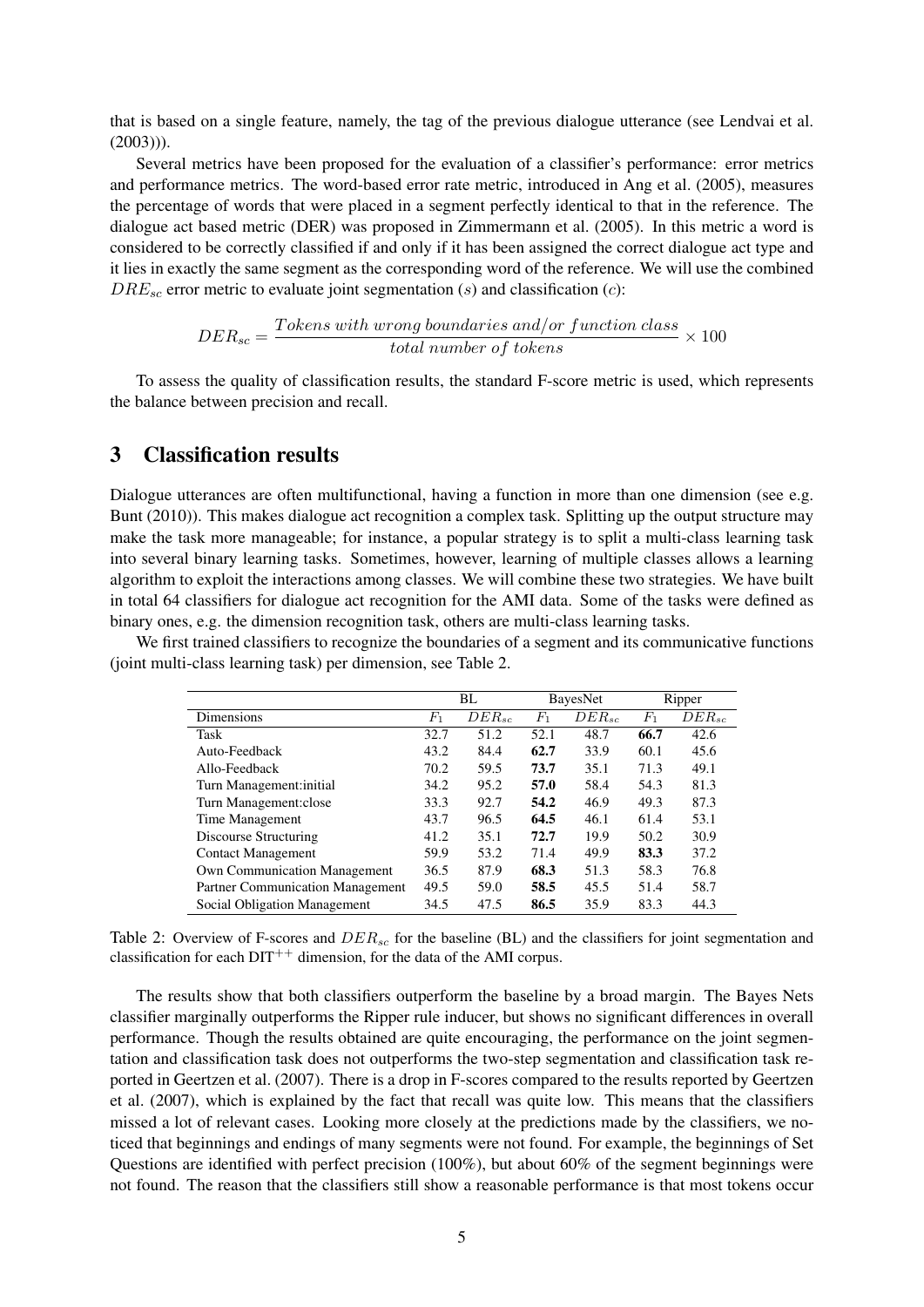*inside* segments and are better classified, e.g. the inside-tokens of Set Questions are classified with high precision (83%) and reasonably high recall scores (76%). Still, this is rather worrying, since the correct identification of, in particular, the start of a relevant segment is crucial for future decisions. These observations led us to the conclusion that the search space and the number of initially generated hypotheses for classifiers should be reduced, and we split the classification task in such a way that a classifier needs to learn one particular type of communicative function.

We trained a classifier for each general-purpose and dimension-specific function defined in the  $DT^{++}$  taxonomy, and observed that this has the effect that the various classifiers perform significantly better. These functions were learned (1) in isolation; (2) as semantically related functions together, e.g. all information-seeking functions (all types of questions) or all information-providing functions (all answers and all informs). Both the recognition of communicative functions and that of segment boundaries improves significantly. Table 3 gives an overview of the overall performance (best obtained scores) of the trained classifiers after splitting the learning task.

|                                     |                 | <b>BL</b>             | <b>BayesNet</b> |            |       | Ripper     |  |
|-------------------------------------|-----------------|-----------------------|-----------------|------------|-------|------------|--|
| Classification task                 | $\mathcal{F}_1$ | $\overline{D}ER_{sc}$ | $F_1$           | $DER_{sc}$ | $F_1$ | $DER_{sc}$ |  |
| General-purpose functions           |                 |                       |                 |            |       |            |  |
| <b>Propositional Questions</b>      | 47.0            | 39.1                  | 94.9            | 3.9        | 75.8  | 23.5       |  |
| <b>Check Questions</b>              | 43.8            | 56.4                  | 68.5            | 19.6       | 61.3  | 33.1       |  |
| <b>Set Questions</b>                | 44.8            | 52.1                  | 74.1            | 18.6       | 76.3  | 17.7       |  |
| Inform                              | 45.8            | 39.9                  | 79.8            | 18.7       | 66.5  | 30.5       |  |
| Inform Rhetorical                   | 37.2            | 38.9                  | 69.1            | 13.4       | 68.7  | 23.9       |  |
| Agreement                           | 41.3            | 79.1                  | 72.1            | 12.6       | 71.6  | 60.2       |  |
| Propositional Answer                | 32.0            | 77.8                  | 66.8            | 26.1       | 52.2  | 53.8       |  |
| <b>Set Answer</b>                   | 44.3            | 54.2                  | 77.5            | 13.2       | 57.3  | 44.1       |  |
| Suggest                             | 45.8            | 38.4                  | 65.6            | 17.3       | 48.8  | 35.6       |  |
| Request                             | 45.8            | 49.3                  | 75.8            | 14.5       | 50.3  | 36.9       |  |
| Instruct                            | 46.3            | 49.3                  | 60.5            | 14.5       | 46.3  | 36.9       |  |
| Dimension-specific functions        |                 |                       |                 |            |       |            |  |
| Auto-Feedback                       | 57.1            | 23.5                  | 78.8            | 13.2       | 66.7  | 15.5       |  |
| Allo-Feedback                       | 89.3            | 4.4                   | 95.1            | 2.9        | 94.3  | 3.9        |  |
| Turn Management: initial            | 24.8            | 21.9                  | 72.8            | 7.4        | 46.3  | 10.7       |  |
| Turn Management: close              | 30.7            | 64.9                  | 62.0            | 22.5       | 54.7  | 39.6       |  |
| Time management                     | 68.3            | 32.3                  | 82.4            | 13.7       | 92.8  | 11.4       |  |
| <b>Discourse Structuring</b>        | 40.7            | 13.6                  | 72.6            | 2.5        | 74.5  | 1.7        |  |
| <b>Contact Management</b>           | 21.4            | 48.6                  | 89.2            | 5.7        | 92.3  | 3.6        |  |
| <b>Own Communication Management</b> | 26.7            | 48.6                  | 78.0            | 11.6       | 68.1  | 20.0       |  |
| Partner Communication Management    | 33.4            | 18.2                  | 77.8            | 8.5        | 88.9  | 6.5        |  |
| Social Obligation Management        | 60.0            | 18.7                  | 88.9            | 8.3        | 90.1  | 5.5        |  |

Table 3: Overview of F-scores and  $DER_{sc}$  for the baseline (BL) and the classifiers upon joint segmentation and classification task for each  $DT^{++}$  communicative function or cluster of functions. (Best scores indicated by numbers in bold face.)

Segments having a general-purpose functions may address any of the ten DIT dimensions. The task of dimension recognition can be approached in two ways. One approach is to learn segment boundaries, communicative function label and dimension in one step (e.g. the class label *B:task;inform*). This task is very complicated, however. First, it leads to data which are high dimensional and sparse, which will have a negative influence on the performance of the trained classifiers. Second, in many cases the dimension can be recognized reliably only with some delay; for the first few segment tokens it is often impossible to say what the segment is about. For example:

- (1) 1. What do you think who we're aiming this at?
	- 2. What do you think we are doing next?
	- 3. What do you think Craig?

The three Set Questions in (1) start with exactly the same words, but they address different dimensions: Question 1 is about the Task (in AMI - the design the television remote control); Question 2 serves the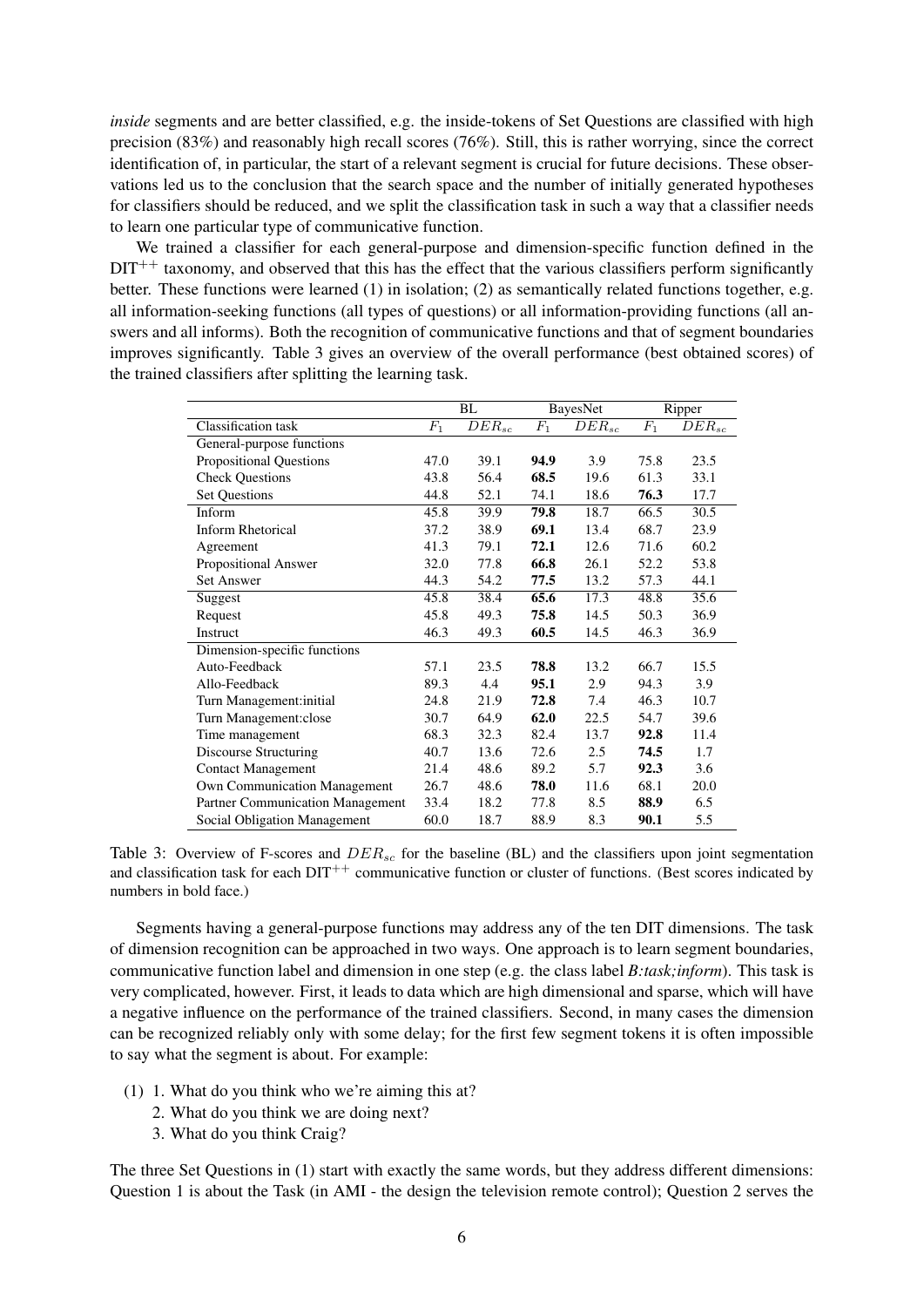purpose of Discourse Structuring; and Question 3 elicits feedback.

Another approach is to first recognize segment boundaries and communicative function, and define dimension recognition as a separate classification task.

| Tokens   | SetOuestion |                  |          | Task             | Auto-F.  |                  | TurnM.   |                  | Complex label (BIOE:D;CF) |                  |
|----------|-------------|------------------|----------|------------------|----------|------------------|----------|------------------|---------------------------|------------------|
|          | label       | $\boldsymbol{p}$ | label    | $\boldsymbol{p}$ | label    | $\boldsymbol{p}$ | label    | $\boldsymbol{p}$ | label                     | $\boldsymbol{v}$ |
| what     | B:setO      | 0.85             | $\Omega$ | 0.71             | $\Omega$ |                  | $\Omega$ | 0.68             | $\Omega$                  | 0.933            |
| you      | I:setO      |                  | task     | 0.985            | $\Omega$ |                  | B:give   | 0.64             | $\Omega$                  | 0.869            |
| guys     | I:setO      |                  | task     | 0.998            | $\Omega$ |                  | E: give  | 0.66             |                           | 0.937            |
| have     | I:setO      |                  | task     | 0.997            | $\Omega$ |                  | Ω        |                  | I:task;setO               | 0.989            |
| already  | I:setO      |                  | task     | 0.996            | $\Omega$ |                  | $\Omega$ | 0.99             | I:task;setO               | 0.903            |
| received | I:setO      |                  | task     | 0.987            | $\Omega$ |                  | $\Omega$ |                  | I:task;setO               | 0.813            |
| um       | $\Omega$    | 0.93             | $\Omega$ | 0.89             | $\Omega$ |                  | BE:keep  | 0.99             |                           | 0.982            |
| in       | I:setQ      |                  | task     | 0.826            | $\Omega$ |                  | O        | 0.89             | I:task;setO               | 0.875            |
| your     | I:setO      |                  | task     | 0.996            | $\Omega$ |                  | O        | 0.99             | I:task;setO               | 0.948            |
| mails    | E:set       | 0.99             | task     | 0.987            | $\Omega$ |                  | O        |                  | E:task;setO               | 0.948            |

Figure 2: *Predictions with indication of confidence scores (highest* p *class probability selected) for each token assigned by five trained classifiers simultaneously.*

We tested both strategies. The F-scores for the joint learning of complex class labels range from 23.0 ( $DRE_{sc}$  = 68.3) to 45.3 ( $DRE_{sc}$  = 63.8). For dimension recognition as a separate learning task the F-scores are significantly higher, ranging from 70.6 to 97.7. The scores for joint segmentation and function recognition in the latter case are those listed in Table 3. Figure 2 gives an example of predictions made by five classifiers for the input *what you guys have already received um in your mails*.

## 4 Managing local classifiers

#### 4.1 Global classification and global search

As shown in the previous section, given a certain input we obtain all possible output predictions (hypotheses) from local classifiers. Some predictions are false, but once a local classifier has made a decision it is never revisited. It is therefore important to base the decision on dialogue act labels not only on local features of the input, but to take other parts of the output into account as well. For example, the partial output predicted so far, i.e. the history of previous predictions, may be taken as features for the next classification step, and helps to discover and correct errors. This is known as 'recurrent sliding window strategy' (see Dietterich (2002)) when the true values of previous predictions are used as features. This approach suffers from the label bias problem, however, when a classifier overestimates the importance of certain features, and moreover does not apply in a realistic situation, since the true values of previous predictions are not available to a classifier in real time. A solution proposed by Van den Bosch (1997) is to apply adaptive training using the *predicted* output of previous steps as features.

We trained higher-level classifiers (often referred to as 'global') that have, along with features extracted locally from the input data as described above, the partial output predicted so far from all local classifiers. We used five previously predicted class labels, assuming that long distance dependencies may be important, and taking into account that the average length of a functional segment in our data is 4.4 tokens. Table 4 gives an overview of the results of applying these global classifiers. We see that the global classifiers make more accurate predictions than the local classifiers, showing an improvement of about 10% on average. The classifiers still make some incorrect predictions, because the decision is sometimes based on incorrect previous predictions. An optimized global search strategy may lead to further improvements of these results.

A strategy to optimize the use of output hypotheses, is to perform a global search in the output space looking for best predictions. Our classifiers do not just predict the most likely class for an instance, but also generate a distribution of output classes. Class distributions can be seen as confidence scores of all predictions that led to a certain state. Our confidence models are constructed based on token level information given the dialogue left-context (i.e. dialogue history, wording of the previous and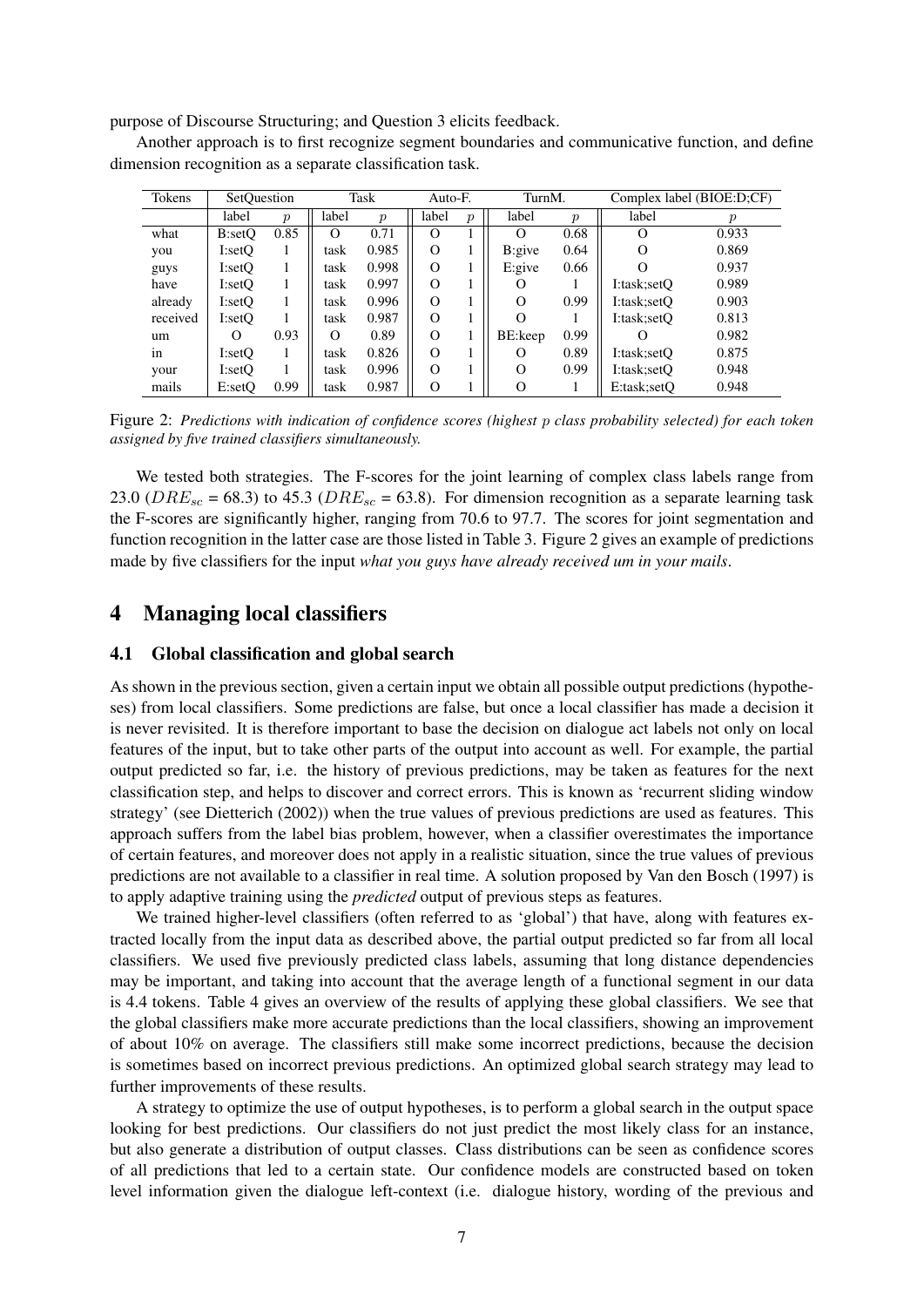| Classification task                 |                | BayesNet   |             | Ripper     |
|-------------------------------------|----------------|------------|-------------|------------|
|                                     | $\mathit{F}_1$ | $DER_{sc}$ | $F_{\rm 1}$ | $DER_{sc}$ |
| Task                                | 65.3           | 14.9       | 79.1        | 21.8       |
| Auto-Feedback                       | 72.9           | 8.1        | 77.8        | 7.2        |
| Allo-Feedback                       | 67.7           | 10.9       | 74.2        | 9.5        |
| Turn Management: initial            | 72.2           | 11.5       | 69.5        | 11.4       |
| Turn Management: close              | 82.7           | 5.0        | 83.0        | 4.9        |
| Time Management                     | 70.0           | 3.0        | 73.5        | 2.1        |
| Discourse Structuring               | 72.3           | 4.9        | 63.7        | 3.6        |
| <b>Contact Management</b>           | 79.1           | 4.5        | 84.3        | 4.6        |
| <b>Own Communication Management</b> | 66.0           | 2.4        | 68.3        | 2.3        |
| Partner Communication Management    | 63.2           | 7.8        | 59.5        | 11.4       |
| Social Obligation Management        | 88.4           | 0.9        | 81.6        | 1.7        |

Table 4: Overview of F-scores and  $DER_{sc}$  of the global classifiers for the AMI data based on added previous predictions of local classifiers.

currently produced functional segment). This is particular useful for dialogue act recognition because the recognition of intentions should be based on the system's understanding of discourse and not just on the interpretation of an isolated utterance. Searching the (partial) output space for the best predictions is not always the best strategy, however, since the highest-ranking predictions are not always correct in a given context. A possible solution to this is to postpone the prediction until some (or all) future predictions have been made for the rest of the segment. For training, the classifier then uses not only previous predictions as additional features, but also some or all future predictions of local classifiers (till the end of the current segment or to the beginning of the next segment, depending on what is recognized). This forces the classifier to not immediately select the highest-ranking predictions, but to also consider lower-ranking predictions that could be better in the context of the rest of the sequence.

| Classification task                     |       | <b>BayesNet</b> | Ripper |            |  |
|-----------------------------------------|-------|-----------------|--------|------------|--|
|                                         | $F_1$ | $DER_{sc}$      | $F_1$  | $DER_{sc}$ |  |
| Task                                    | 82.6  | 9.5             | 86.1   | 8.3        |  |
| Auto-Feedback                           | 81.9  | 1.9             | 95.1   | 0.6        |  |
| Allo-Feedback                           | 96.3  | 0.6             | 95.7   | 0.5        |  |
| Turn Management: initial                | 85.7  | 1.5             | 81.5   | 1.6        |  |
| Turn Management: close                  | 90.9  | 3.8             | 91.2   | 3.6        |  |
| Time management                         | 90.4  | 2.4             | 93.4   | 1.7        |  |
| Discourse Structuring                   | 82.1  | 1.7             | 78.3   | 1.8        |  |
| <b>Contact Management</b>               | 87.9  | 1.2.            | 94.3   | 0.6        |  |
| <b>Own Communication Management</b>     | 78.4  | 2.2.            | 81.6   | 2.0        |  |
| <b>Partner Communication Management</b> | 71.8  | 2.4             | 70.0   | 4.6        |  |
| Social Obligation Management            | 98.6  | 0.4             | 98.6   | 0.5        |  |

Table 5: Overview of F-scores and  $DER_{sc}$  of global classifiers for the AMI data per DIT<sup>++</sup> dimension.

The results show the importance of optimal global classification for finding the best output prediction.

We performed similar experiments on the English MapTask data<sup>8</sup> and obtained comparable results, where F-scores on the global classification task ranges from 66.7 for Partner Communication Management and Discourse Structuring, 79.7 for Task and 91.2 for Allo-Feedback dimension. For the MapTask corpus the performance of human annotators on segmentation and classification task has been assessed, standard kappa scores are reported in Bunt et al. (2007) and ranges between 0.92 and 1.00 indicating near perfect agreement between two expert annotators<sup>9</sup>

 $^8$ For more information about the MapTask corpus see http://www.hcrc.ed.ac.uk/maptask/

<sup>&</sup>lt;sup>9</sup>Note, however, that a slightly simplified version of the  $DT^{++}$  tagset has been used here, called LIRICS tagset, with the only difference for Auto- and Allo-Feedback dimensions where the DIT five levels of processing were collapsed and underspecified positive and negative feedback functions were used instead.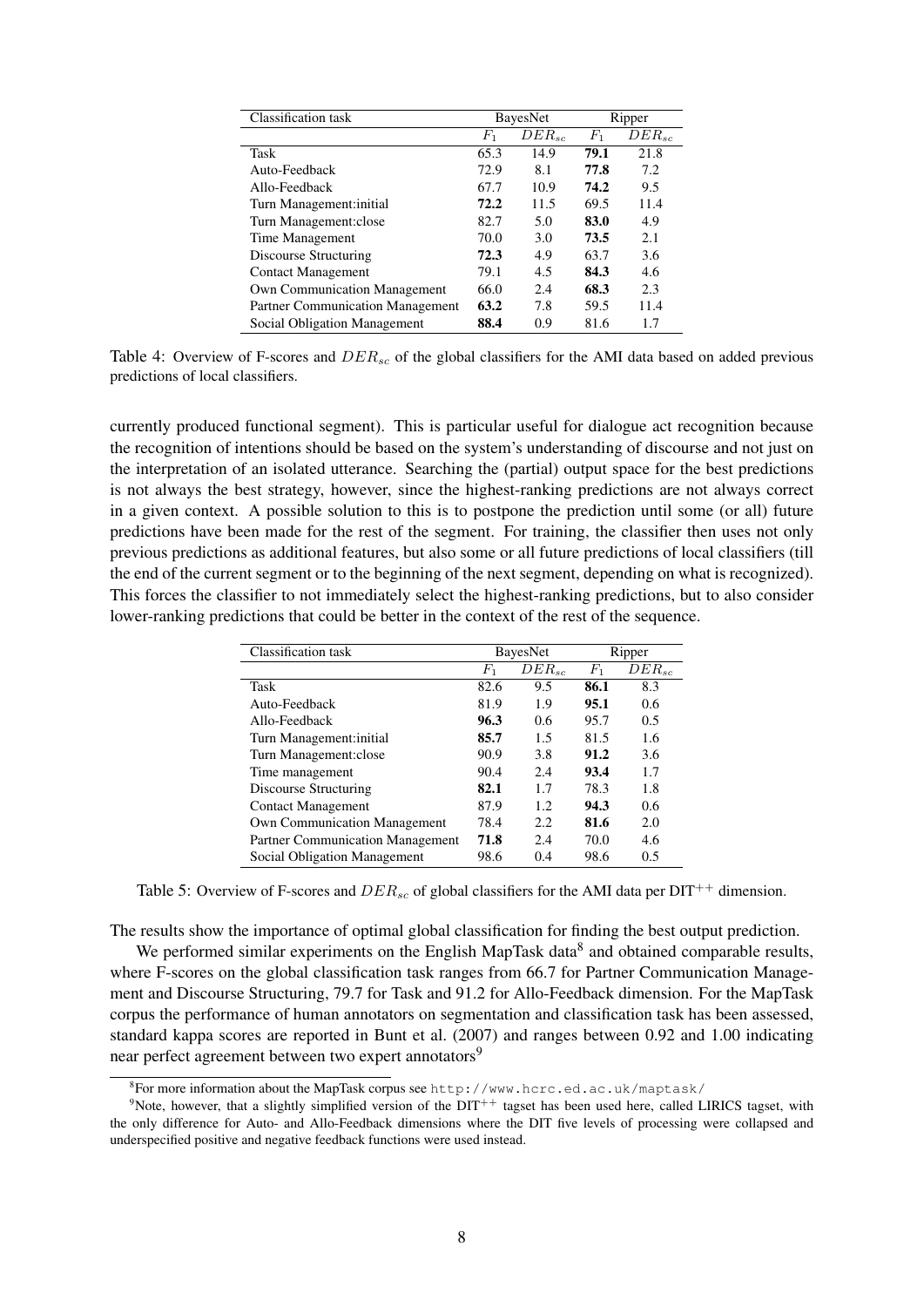## 5 Conclusions and future research

The incremental construction of input interpretation hypotheses is useful in a language understanding system, since it has the effect that the understanding of a relevant input segment is already nearly ready when the last token of the segment is received; when a dialogue act is viewed semantically as a recipe for updating an information state, this means that the specification of the update operation is almost ready at that moment, thus allowing an instantaneous response from the system. It may even happen that the confidence score of a partially processed input segment is that high, that the system may decide to go forward and update its information state without waiting until the end of the segment, and prepare or produce a response based on that update. Of course, full incremental understanding of dialogue utterances includes not only the recognition of communicative functions, but also that of semantic content. However, many dialogue acts have no or only marginal semantic content, such as turn-taking acts, backchannels (*m-hm*) and other feedback acts (*okay*), time management acts (*Just a moment*), apologies and thankings and other social obligation management acts, and in general dialogue acts with a dimension-specific function; for these acts the proposed strategy can work well without semantic content analysis, and will increase the system's interactivity significantly. Moreover, given that the average length of a functional segment in our data is no more than 4.4 tokens, the semantic content of such a segment tends not to be very complex, and its construction therefore does not seem to require very sophisticated computational semantic methods, applied either in an incremental fashion (see e.g. Aist et al. (2007) and DeVault and Stone (2003)) or to a complete segment.

Interactivity is however not the sole motivation for incremental interpretation. The integration of pragmatic information obtained from the dialogue act recognition module, as proposed here, at early processing stage can be beneficially used by the incremental semantic parser (but also syntactic parser module). For instance, information about the communicative function of the incoming segment at early processing stage can defuse a number of ambiguous interpretations, e.g. used for the resolution of many anaphoric expressions. A challenge for future work is to integrate the incremental recognition of communicative functions with incremental syntactic and semantic parsing, and to exploit the interaction of syntactic, semantic and pragmatic hypotheses in order to understand incoming dialogue segments incrementally in an optimally efficient manner.

#### Acknowledgments

This research was conducted within the project 'Multidimensional Dialogue Modelling', sponsored by the Netherlands Organisation for Scientific Research (NWO), under grant reference 017.003.090. We are also very thankful to anonumous reviewers for their valuable comments.

### References

- Aist, G., J. Allen, E. Campana, C. Gomez Gallo, S. Stoness, M. Swift, and M. K. Tanenhaus (2007). Incremental understanding in human-computer dialogue and experimental evidence for advantages over nonincremental methods. In *Proceedings of the 11th Workshop on the Semantics and Pragmatics of Dialogue*, Trento, Italy, pp. 149–154.
- Ang, J., Y. Liu, and E. Shriberg (2005). Automatic dialog act segmentation and classification in multiparty meetings. In *Proceedings of the ICASSP*, Volume vol. 1, Philadelphia, USA, pp. 10611064.
- Bos, J. (2002). *Underspecification and resolution in discourse semantics. PhD Thesis.* Saarbrücken: Saarland University.
- Bunt, H. (2007). Semantic underspecification: which techniques for what purpose? In *Computing Meaning, Vol. 3*, pp. 55–85. Dordrecht: Springer.
- Bunt, H. (2009). The DIT++ taxonomy for functional dialogue markup. In *Proceedings of the AAMAS 2009 Workshop 'Towards a Standard Markup Language for Embodied Dialogue Acts' (EDAML 2009)*, Budapest.
- Bunt, H. (2010). Multifunctionality in dialogue and its interpretation. *Computer, Speech and Language, Special issue on dialogue modeling*.